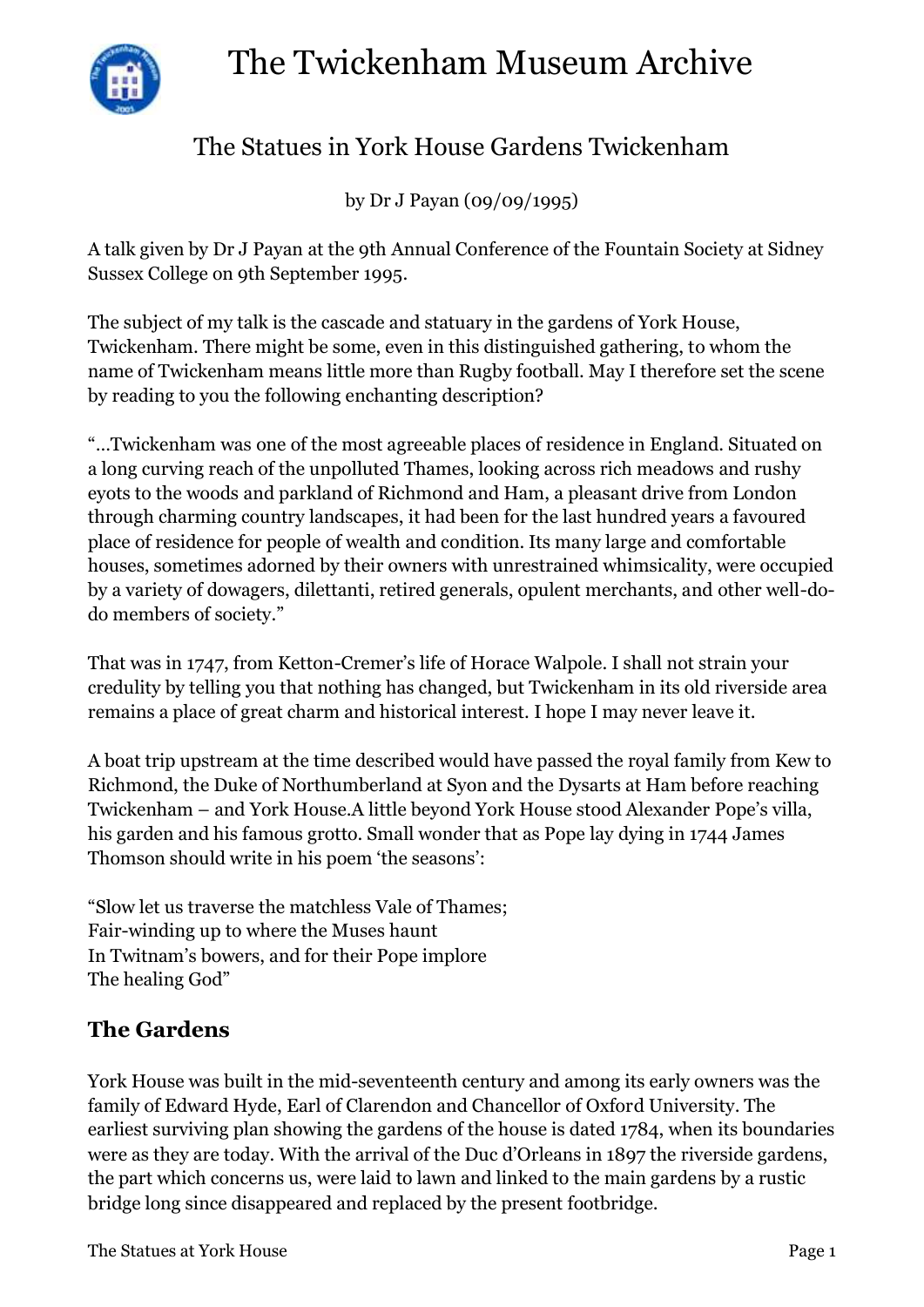You might wonder idly what the Duc d'Orleans was doing in Twickenham at all, let alone building rustic footbridges. The connection of the Orleans family with Twickenham is a remarkable one, which began in 1800 with the arrival, as a political exile, of the man who in 1830 became King Louis Philippe of France. His was the first of five successive generations of the Orleans family to live in Twickenham. The last link was broken as recently as 1961 with the death of the Duc d'Orleans sister Isabelle, who had married from York House in 1899.

The riverside gardens we know today came with Sir Ratan Tata, a Parsee merchant prince from Bombay who bought the house in 1906 from the Duc and was the last private owner. He remodelled the gardens and installed our fine group of eight over lifesize Carrara marble human and equestrian figures.

## **The Statues**

The origin and history of these statues is not precisely known.The style is distinctly fin-desiecle, and we believe them to be Italian. They were brought into the country, probably at Southampton, by the financier Whitaker Wright, who lived in immense style at Lea Park (later called Witley Park) near Godalming, a house with thirty two bedrooms, eleven bathrooms and a 450 acre estate.

We cannot be sure whether they were ever removed from their packing cases, but it is believed that they were intended for a domed steel and glass room Whitaker Wright had constructed beneath his twenty-five acre lake, an extravagant folly typical of the man and his age. Typical also, of his age and ours, was the financial scandal, which led in 1904 to this conviction for fraud and his suicide in court from cyanide. This abrupt end and the ensuing confusion make it unlikely that we shall ever find the original bill for the statues, which Charles Avery of Christie's has urged us to seek.

## **Child-Beale Park: a clue**

When Lea Park was burned down in 1952 the buildings were demolished and much of the statuary sold off. Four nymphs, furiously riding sea horses, found their way to the Child-Beale Wildlife Park near Pangbourne, and the base of one statue bears the inscription: 'O SPALMACH, STUDIO O ANDREONI, ROMA'. This is our only clue as to who might have sculpted the York House Statues, which also come from Lea Park and on stylistic grounds seem likely to be by the same hand, or at least from the same studio. The nymphs surround a boy and dolphin, in what is to me a different and inferior style.

In 1992 Anthony Beckles Willson, retired architect, local historian and sculptor, living in Strawberry Hill, wrote to the Director of the Galleria Nazionale d'Arte Moderna in Rome asking for information concerning both sculptor and studio, but the letter was not answered. He pursued the matter with Philip Ward-Jackson of the Conway Library at the Courtauld Institute, who thought that 'O ANDREONI' must refer to Orazio Andreoni, a sculptor known to have exhibited in Turin and Berlin and to have carried out many works which reached English and American collections. Heseems to have run a studio in Rome where a number of sculptors, including presumably Spalmach, worked under his aegis – a 'marble factory' as Ward-Jackson put it.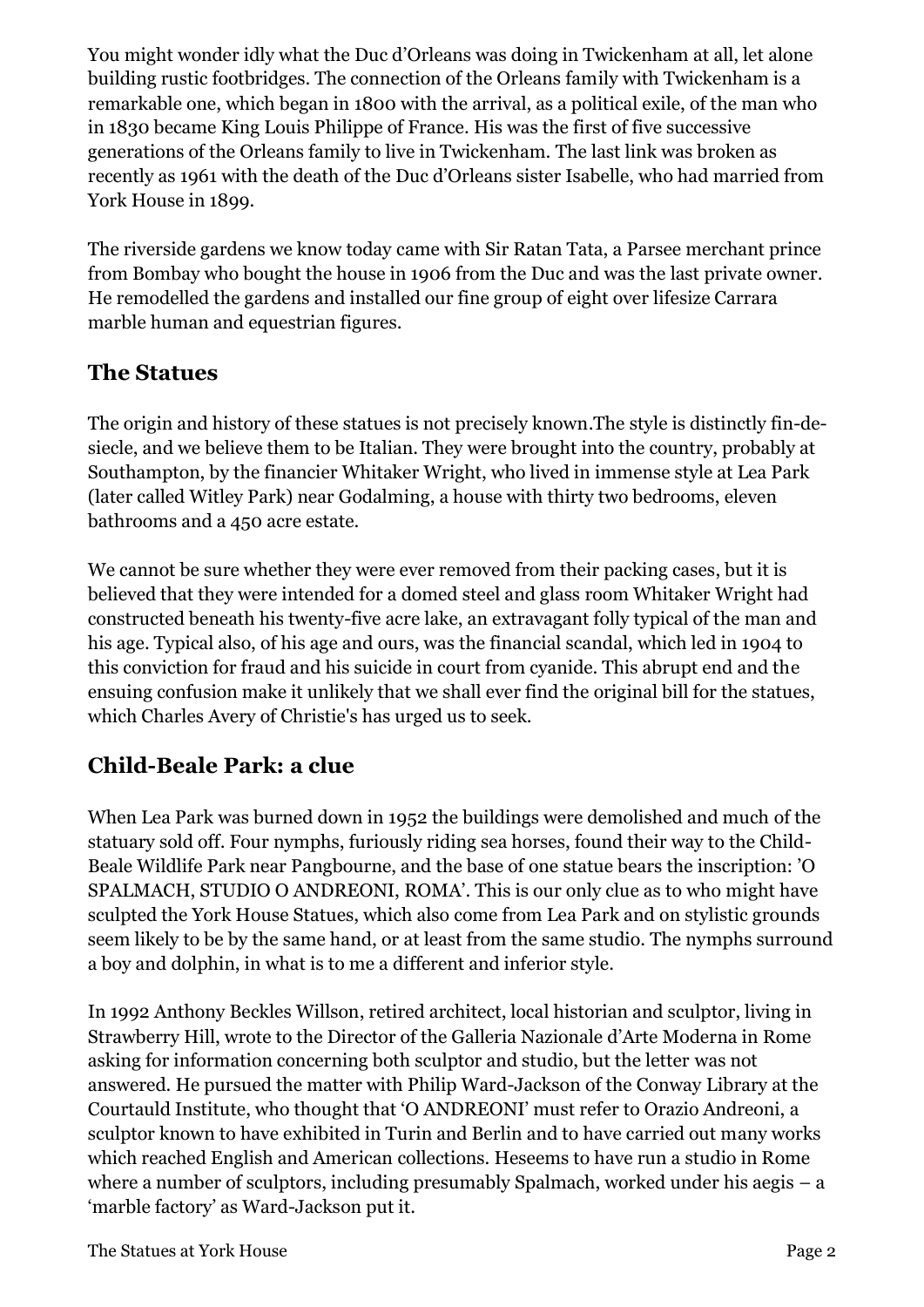Another strong runner in the field, he felt, was the Sicilian Mario Rutelli (1859–1941), whose 'Naiads' in the Piazza dell' Esedra in Rome are perhaps the cousins, if not the sisters, or our own maidens. Alan Urwin, another prominent local historian, has favoured Camille Gresland (born Paris 1872) and another Sicilian, Marabitti (the second sculptor of that name).

It is the old problem (which can occasionally be turned to great financial advantage) of attribution on grounds of style alone when that style is for a time nearly universal. I have more than once been startled by the resemblance to our statues of figures casually encountered in a quiet square of some European city. Indeed the Society's visit to Barcelona last year provided just such an example.

## **The Statues come to Twickenham**

There is a report that Tata paid £600 for the group, which arrived, not without incident, in 1909. Thus The Thames Valley Times of 23rd June:

" A large piece of Marble part of a huge statue ... for erection in the grounds of York House, was being conveyed there on a trolley ....when as it was turning the corner into Oak Lane, the Van overturned. The case containing the marble was thrown heavily to the ground and smashed, whilst the shafts of the cart were broken, and the horse, which was thrown down, was slightly hurt.... It was some hours before the marble was raised by means of a huge pulley and conveyed to its destination." (The implication is that the statue itself suffered no damage)

Statuary, engine and pump were taken through the wall of the riverside gardens at a point once identifiable by a change in the colour of the bricks. This event was witnessed by Edmund Viner-Brady, son of the founder of the York House Society. A member of the Society was told by a lady whose father had brought them to Twickenham from Lea Park that they had been collected from an underground room.

## **The Council acquires the Statues**

Returning to England from India in 1916 Sir Ratan Tata spent some hours in an open boat when his ship was torpedoed, an experience which may have led to his demise two years later. His widow lived on in York House until she returned to India in 1922. In 1924, under pressure from local public opinion led by Noel Viner-Brady, the Council agreed to purchase the house for use as its offices.

Curiously, the purchase price did not include the statues, which had failed to attract a buyer at the 1922 auction of antiques and collectors' items from the house. We have it from Edward Morris, lifelong resident of Twickenham and President of the York House Society, that Miss Dorothy Viner-Brady, sister to Edmund, wrote to the Richmond and Twickenham Times on 6th November 1948 to explain that following the completion of the sale to the Borough Lady Tata had made a present of the statues to Mr. Noel Viner-Brady, her father. This seems to have been the result of a joking reference he had made to his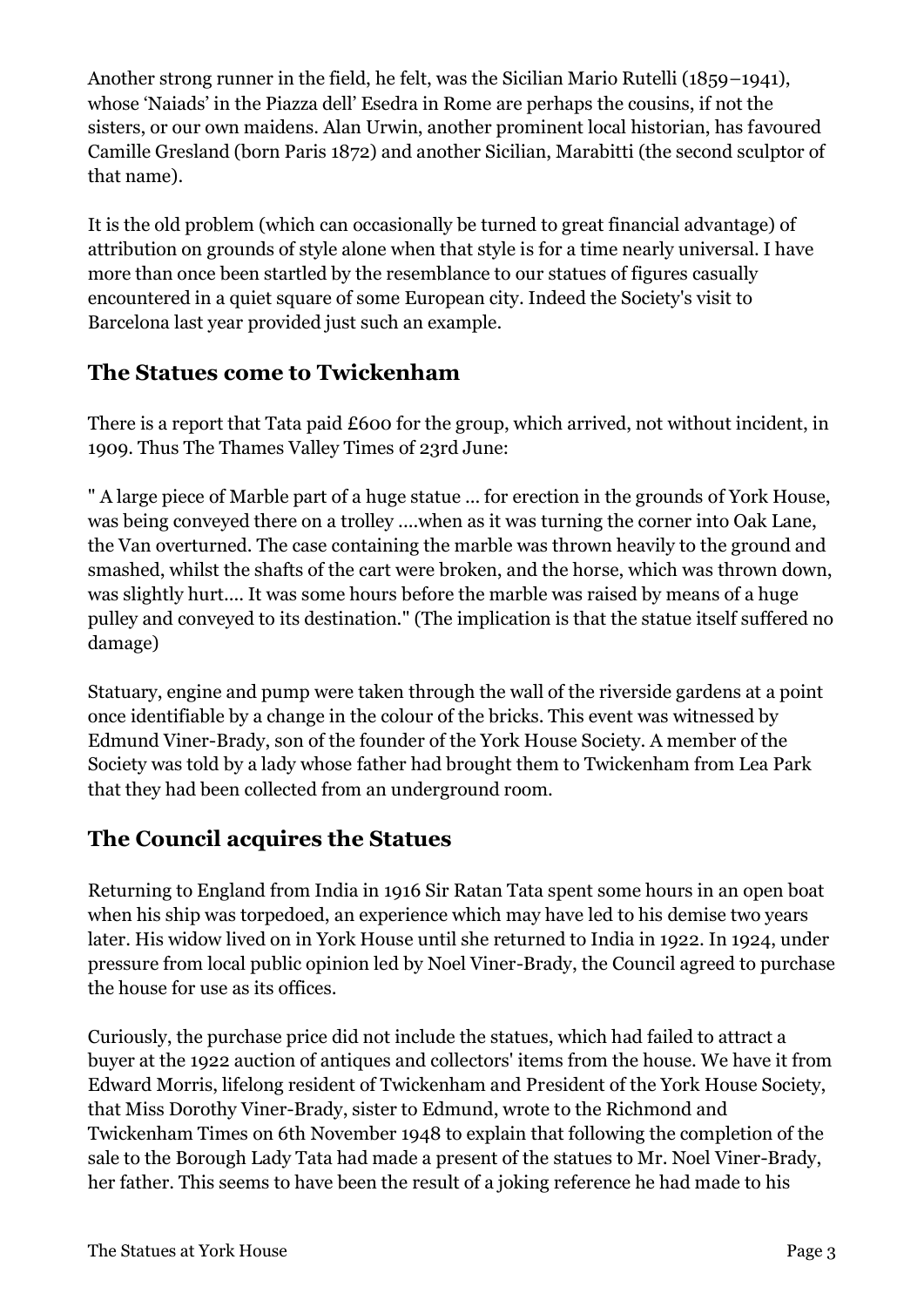"commission" for arranging the sale of the house. Presumably he let the Council keep them.

## **Decline of the Statues**

They remained in the same place and the years took their toll. During World War II the statues seem to have been sprayed with a kind of grey sludge to prevent enemy bombers being guided up the Thames by the brilliance of the moon reflected off marble. There must have been an obsession with this risk: I learned recently that gilding was removed from the Albert Memorial for the same reason. Then came vandals, insupportable electricity bills, pump failures and leaks.

Once the fountains had ceased to flow access became even easier, to drunken louts by night and homeward-bound school-children by day. Fingers, toes, even feet were broken off and graffiti completed a picture of desolation. This naturally did not pass unnoticed. In 1976 Edward Morris got in touch with the Civic Trust, but a promised grant did not materialise. As the Jubilee celebrations approached, the Council roused itself and spent some money but to no lasting effect. In retrospect, attempts to reverse the accelerating destruction were bound to fail because of the openness and vulnerability of the site.

By 1986 to do nothing would have been to consign statues and fountain to the rubbish heap.replica cartier Many believed that what was inevitable should be allowed to happen. This policy of despair was advocated by some quite sensible people known for their participation in local affairs. It was a failure of nerve, the view that modern life was simply ghastly and that was that.

## **The Decision to Restore**

A contrary view was fortunately widespread. The author of an angry letter to the local press was:

"still cringeing with shame for having taken some overseas visitors to see the statues, unaware of the obscene sight they would present." He was "not prepared to remain silent whilst elected (Council) members are content to ignore the pornography in their back garden".

From another correspondent: "Every one of the marble maidens (is) covered with graffiti, mostly obscene, and they have been daubed with paint in unmentionable places. The pond is full of cans and take-away boxes". From the Chairman of the Richmond upon Thames Tourist Association: "Sir, You are not the only one to receive letters about the disgusting state of the statues....! have also received complaints from visitors....a Council officer (says) that no funds are available."

Among those determined to beat the vandals was Mrs. Elizabeth Bell-Wright, member of the York House Society and doughty former lady Councillor whose intelligence, determination and intolerance of fools were finally instrumental in launching the restoration project. A Charitable Trust was formed, the trustees being representatives of The York House Society (Payan, Doyle - Trust treasurer, Bell-Wright - later Kershaw), The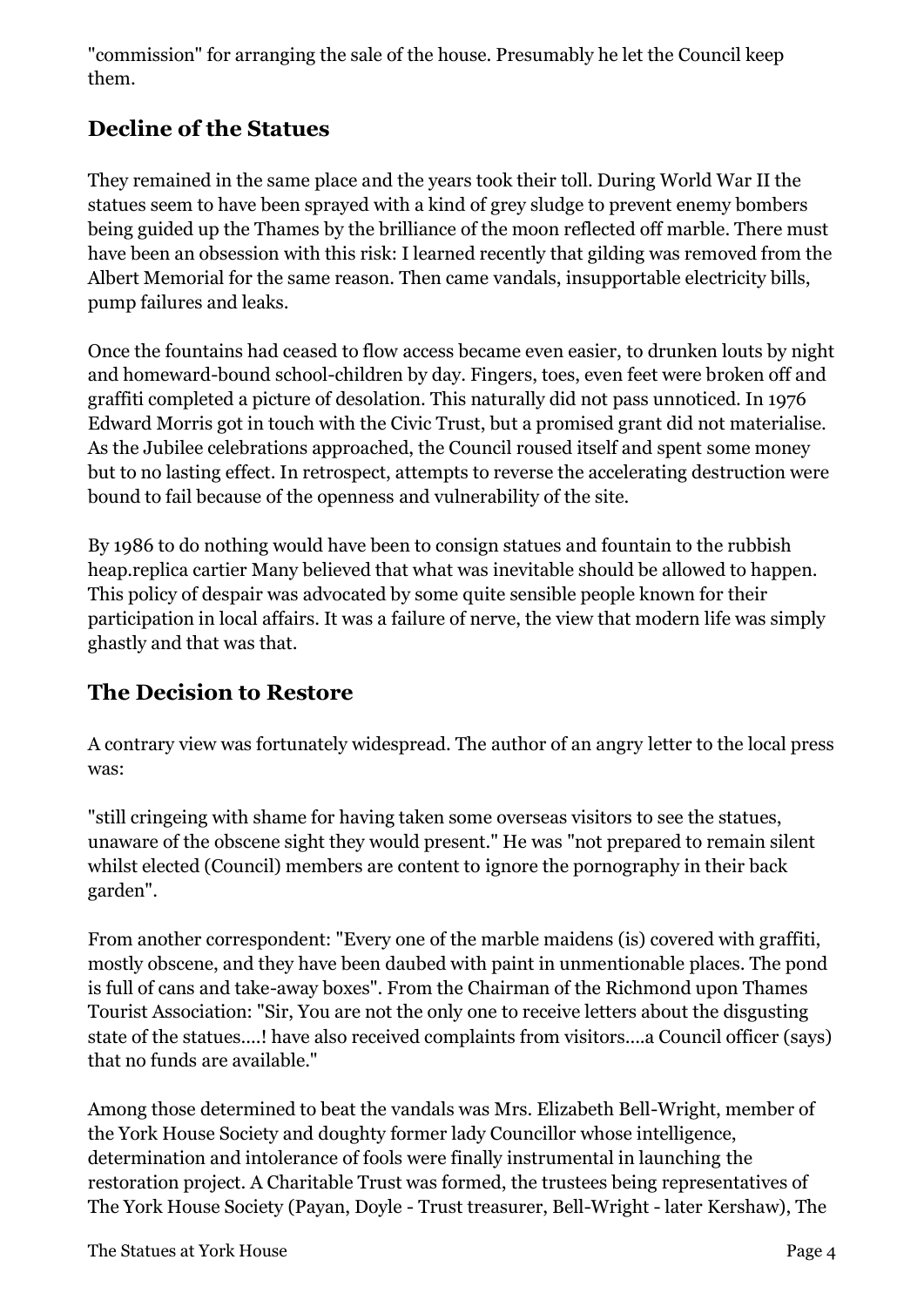Twickenham Society (Plummer, Wall, Ellis) and the Richmond upon Thames Council (0'Connor, Emerson). As the recently-elected Chairman of the York House Society I was alarmed to find myself regarded as the natural choice for Chairman of the Trust.

The project had two main parts: the cleaning and restoration of statues, fountain, pond and basins, including provision of a new and stronger pump, and the institution of measures which would protect the site from marauders without making it hideous. The first part would be a pointless waste of money if the second were not successfully accomplished.

## **The Work of Keith Taylor**

The firm of Taylor Pearce Restoration Services, then of Camberwell Green, was commissioned to report on the state of the statues and tender for their cleaning and repair. Keith Taylor, a sculptor by training who was at work on the west face of Lincoln Cathedral, took an enthusiastic interest in the project from the outset and was always ready to discuss what he and his assistants were up to.

He reported that although some of the surface was heavily obscured by a cement or lime wash and almost all the figures had been badly damaged by graffiti, the Carrara marble appeared to be in sound condition. Most of the damage had been done to hands and fingers which, he wrote, was:

"very distracting because of the gestural composition of the lower figures".panerai replica Of the standing figure and horses he wrote: "The standing figure is very badly damaged by various paint and felt tip markings. Fortunately, some of the graffiti are over the cement wash, which may have prevented the paint from soaking in too deeply." Of the first figure on the left: "Small paint dabs and felt tip marks overall; the nose is an old restoration in resin covered with cement wash; two fingers of the right hand are missing, as are all the toes of the right foot and one toe of the left foot; slight cracking around the base suggests possible ferrous metal fixings to the base."

He recommended water washing with bristle brushes to remove algae and lichen deposits, then solvents to remove heavy surface paint. Poulticing with magnesium silicate clay and solvents would be necessary to remove paint which had penetrated the surface. At this stage the underlying condition of the marble would become clear, and remaining cement wash (the grey sludge referred to) could be removed by using a low pressure stream of compressed air containing aluminium oxide particles. An application of 'masonry biocide' would then retard growth of algae and lichen. To give you an idea of the cost, the estimate for cleaning the figure with horses was £8750, the seated figure on the left £1850.

To restore the damaged sculpture he would remodel details such as fingers on site in plasticine, with subsequent recarving from marble in the workshop. Each detail would then be let into the existing marble and fixed with stainless steel dowels set with resin adhesive.

The Statues at York House Page 5 The work was carried out during 1988, and had to be carefully coordinated with the stages of protection. The new centrifugal pump had a 7.5hp motor capable of raising 300 gallons a minute to a height of 35 feet (Brook, Crampton and Parkinson, Huddersfield). A low level cut-out valve was installed to protect the pump from leaks in basins or pond. The water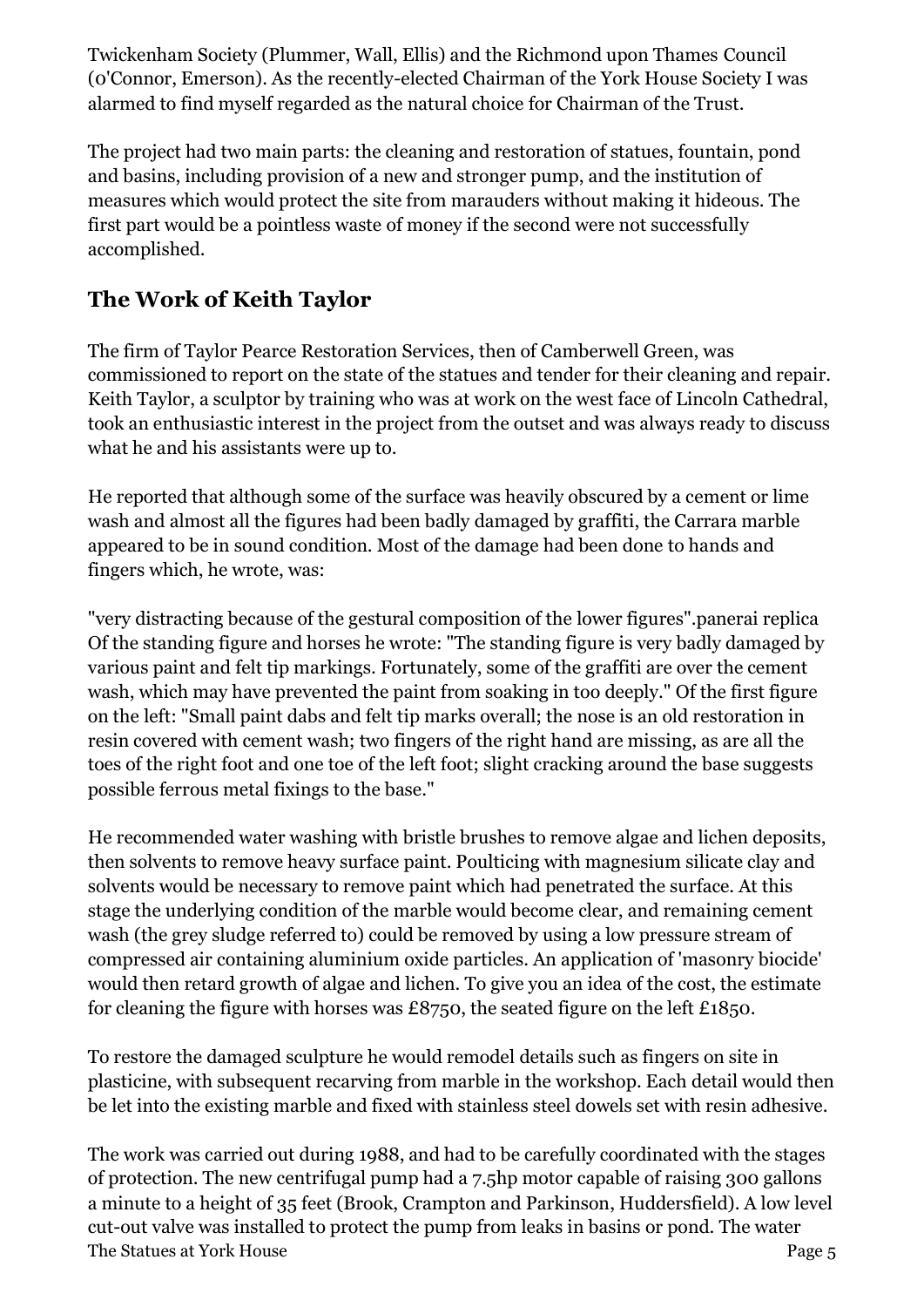level in the pond is maintained by inflow from the river at high tide, regulated by a valve, with topping up from the mains as required.

#### **Cost**

The question of cost was crucial. It was estimated that a sum of  $£55,000$  would be needed to pay for cleaning and repair of statues, basins and pond, a new and stronger pump, protection and replanting. The Council would contribute £30,000, the cost of protection, leaving £25,000 to be raised by the Trust. English Heritage contributed the first £10,000 of this, and a further £7,500 raised by the Trust would be matched by the Council.

## **Protection**

For our part we had had to agree with the Council how best to achieve protection. We prowled around, above and behind seeking a compromise between cost, likely effectiveness and aesthetic considerations. Society members might favour ferocious spikes, to be told that the Council dare not face the litigation which would follow (eagerly anticipated) impalements.panerai replica English Heritage had to be consulted about appearances. Eight foot high railings were installed but almost immediately showed signs of attempts to prize them apart. A wire meshwork was applied to thwart this.

To prevent entry over the rear wall or through the water of the pond rotating spikes of the kind which surmount the walls of Buckingham Palace were installed. The statues were lit by a system triggered by infra-red waves. Later improvements included the use of nondrying paint and installation of notices announcing permanent video-surveillance.

Human deterrence would be provided by the vicar, the Rev. Alun Glyn-Jones who, observing unseen from the lawn of the vicarage, occasionally terrified trespassers with an apparently disembodied, conceivably Divine, injunction to get hence. The Community Police Officer for the area was keenly interested and promised to visit the gardens whenever he could. For an experimental period the riverside gardens would be open only during school hours.

## **Fundraising**

Two students at the Richmond upon Thames Tertiary College, Antony Lyons and Ann Davies, designed art work for our Appeal under the supervision of their Dean of Arts and Head of Graphics. The local business community was largely indifferent, believing the Council should pay the lot as it owned house and gardens, but three firms gave £250 each. The Thames Trust gave £500, The Godinton Trust £250 and the RIBA £200. The York House Society and The Twickenham Society gave £100 each. Several individuals gave £50, Sir Richard Attenborough £100. A major gift of £2000 came from the Tata Foundation, arranged by a local Indian resident and member of the firm, a friend of the York House Society member Mrs Peggy Waltham. There were many small individual donations from residents and visitors. The usual jumble sales and social events brought amounts which never seemed quite appropriate to the effort expended. £750 came from The Metropolitan Public Gardens Association for replanting, a programme later threatened by unusually dry weather.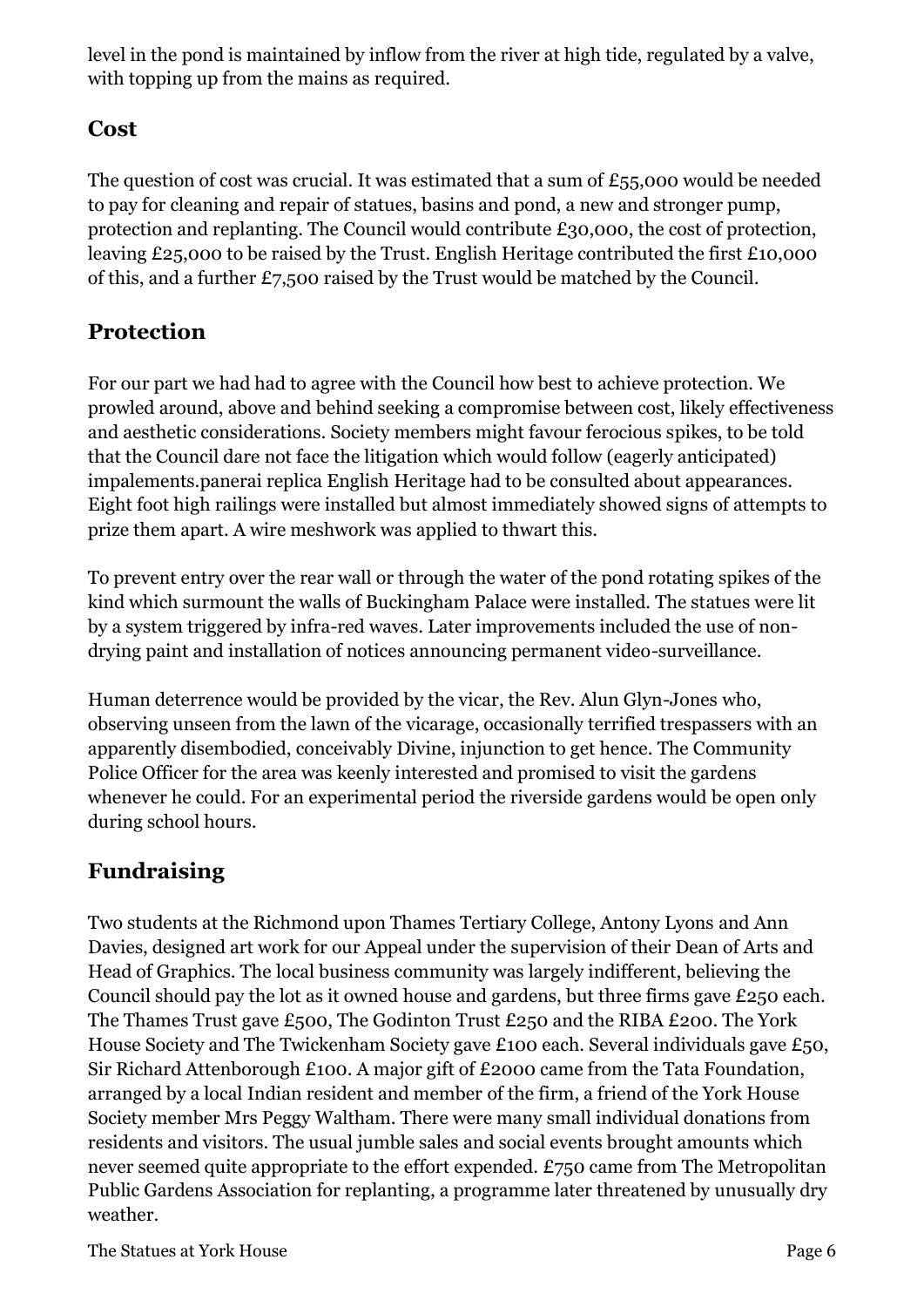## **Finale**

At the York House Society's Twelfth Night Ball on January 6th 1989 a cheque for £7500 was presented to the Mayor of Twickenham, Councillor Mrs Alison Cornish, by the chairmen of the Society and of the Twickenham Society and on April 30th she performed the opening ceremony. The sun shone and the Kneller Hall military band played in the gardens in front of a large crowd. It was a wonderful day, the triumphant conclusion not only to hard work and financial anxiety but to an experience of cooperation between the community, led by two local amenity societies, and the Council. Lasting friendships came from tackling a common task, and those of us who had not been involved in a project of this kind had learned not to be discouraged by Jeremiahs crying "What's the use?".

# **Epilogue**

The Hon. Sec. of the Trust was a valiant spirit named Suzanne Hodson, whose grandfather Noel Viner-Brady and his friends had saved York House and formed The York House society in the 1920's. She died of cancer in her early fifties only a few months after work on the statues had been completed, and to perpetuate and honour her memory the Society established an annual prize to be awarded to children of the neighbouring comprehensive school, Orleans Park. This was welcomed enthusiastically by the headmistress, Mrs E Selman and by her head history teacher Mrs Hilary Morris, who became responsible for organising the competition.

This was to be for the best 'Heritage Trail' devised to lead visitors through old Twickenham with its rich history and fine buildings. The standard of work produced by the children has astounded and delighted us year after year. They are learning that they have an inheritance to cherish, not to deface and destroy. By introducing this idea in a practical way at the age of 12-13 years more has been accomplished than by an army of wardens. The statues have not been vandalised for the past five years.

## **Postscript**

Elizabeth Bell-Wright, to whom those who love the statues owe so much and who died recently, was adamant that Sir Ratan Tata's landscape gardener had intended an unimpeded view of the statues. She held the characteristically forceful view that unless two yew trees standing immediately in front of the statues were removed the whole exercise of restoration would have been in vain. They remain.

## **Envoi**

When some of you visited the gardens in 1991 you were addressed by our distinguished local historian Dr T H R Cashmore, and on hearing of the Society from him I joined it without delay. Maureen and I have derived unfailing pleasure from our membership, and in speaking of our dear statues at the Annual Conference I hope I have repaid a little of the debt we owe.